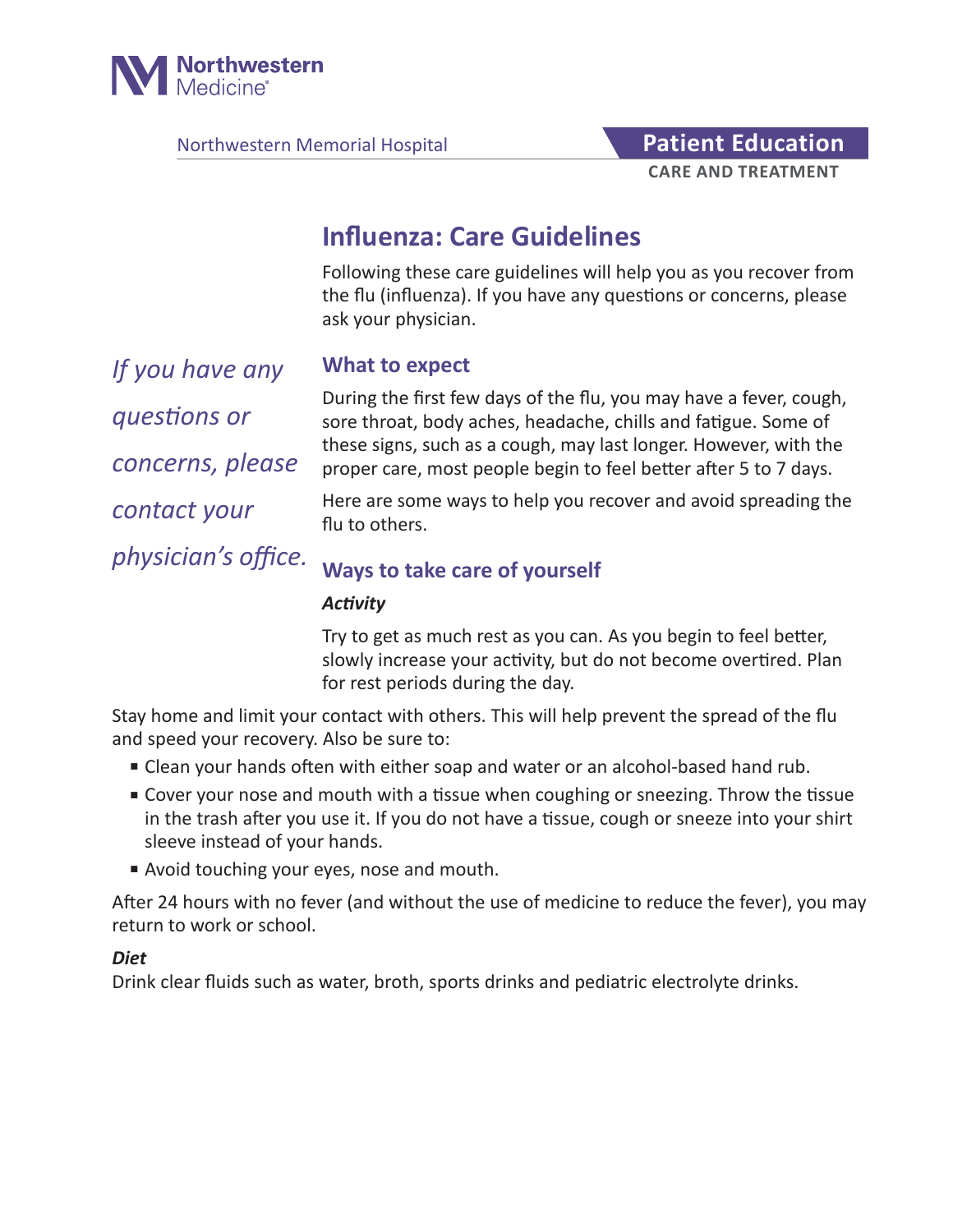#### *Medications*

#### **For adults**

If you have a sore throat, try gargling with warm salt water. Mix 1/4 teaspoon of salt with 1/2 cup (4 ounces) of warm water.

If your physician prescribed an antiviral medication such as oseltamivir phosphate (Tamiflu®) or zanamivir (Relenza®), start taking it as soon as you can. These medications work best when taken during the first 2 days of the flu. Be sure to finish taking all of the medicine, even if you feel better.

Acetaminophen (Tylenol®) can help relieve fever and aching. Over-the-counter cold and flu medications may also be used, but they may also contain acetaminophen. Do not take more than 4,000 milligrams (mg) of acetaminophen in 24 hours. Many medications contain acetaminophen. Be sure to read labels carefully.

Talk with your physician about the 24-hour limit of acetaminophen that is right for you. If you are fasting or undernourished, have diabetes, are taking isoniazid, or frequently drink alcohol, you may need to limit acetaminophen to 2,000 to 3,000 mg per day in divided doses. It is possible your physician may tell you not to take acetaminophen at all.

Nonsteroidal anti-inflammatory drugs (NSAIDs), such as ibuprofen (Motrin®, Advil®, Nuprin®), can be used to ease discomfort. Check with your physician before taking an NSAID if you have kidney disease or stomach problems.

If you are younger than 18 years, you should never use aspirin or medications that contain aspirin (like Pepto-Bismol®) when they have the flu. Aspirin may cause Reye's syndrome, a rare disease that causes liver failure and can be fatal.

#### **For children**

When caring for children who are ill, always follow their physician's guidelines for giving medicines. This includes prescribed and over-the-counter medicines.

## **When to call the physician**

If you notice any of these symptoms, contact your physician right way. If you are unable to reach the physician, go to the nearest emergency department.

#### *In children*

- Fast breathing or trouble breathing
- Bluish skin color
- Not waking up or not interacting
- Very irritable and does not want to be held
- Fever and cough return after flu-like symptoms improve